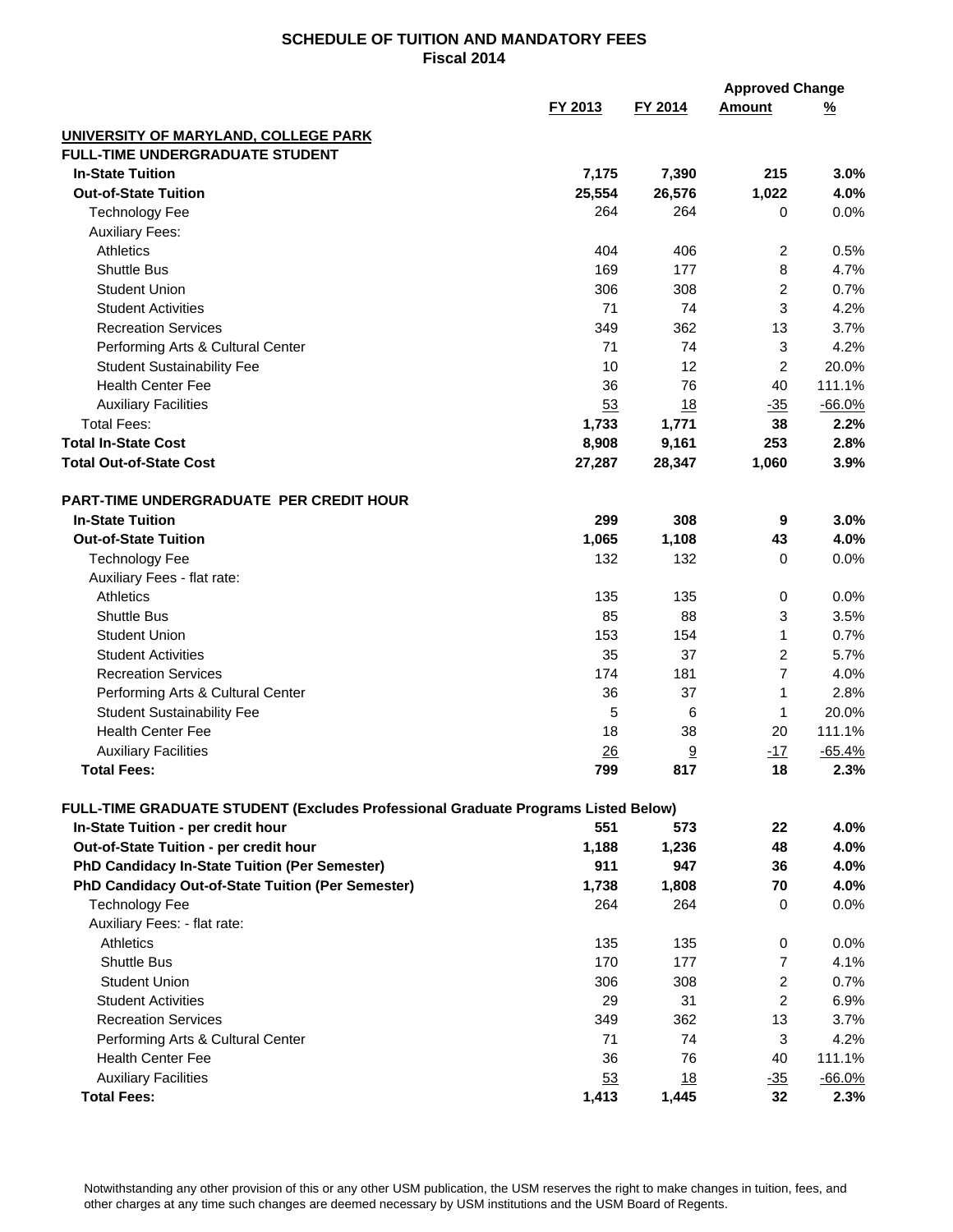## **SCHEDULE OF TUITION AND MANDATORY FEES Fiscal 2014**

|                                                                                                                                                                                                                                |                    |                    | <b>Approved Change</b> |                      |  |
|--------------------------------------------------------------------------------------------------------------------------------------------------------------------------------------------------------------------------------|--------------------|--------------------|------------------------|----------------------|--|
|                                                                                                                                                                                                                                | FY 2013            | FY 2014            | Amount                 | <u>%</u>             |  |
| PART-TIME GRADUATE PER CREDIT HOUR (Excludes Professional Graduate Programs Listed Below)                                                                                                                                      |                    |                    |                        |                      |  |
| <b>In-State Tuition</b>                                                                                                                                                                                                        | 551                | 573                | 22                     | 4.0%                 |  |
| <b>Out-of-State Tuition</b>                                                                                                                                                                                                    | 1,188              | 1,236              | 48                     | 4.0%                 |  |
| PhD Candidacy In-State Tuition (Per Semester)                                                                                                                                                                                  | 911                | 947                | 36                     | 4.0%                 |  |
| PhD Candidacy Out-of-State Tuition (Per Semester)                                                                                                                                                                              | 1,738              | 1,808              | 70                     | 4.0%                 |  |
| Technology Fee - flat rate                                                                                                                                                                                                     | 132                | 132                | 0                      | 0.0%                 |  |
| Auxiliary Fees - flat rate:                                                                                                                                                                                                    |                    |                    |                        |                      |  |
| <b>Athletics</b>                                                                                                                                                                                                               | 135                | 135                | 0                      | 0.0%                 |  |
| <b>Shuttle Bus</b>                                                                                                                                                                                                             | 85                 | 88                 | 3                      | 3.5%                 |  |
| <b>Student Union</b>                                                                                                                                                                                                           | 153                | 154                | 1                      | 0.7%                 |  |
| <b>Student Activities</b>                                                                                                                                                                                                      | 29                 | 31                 | 2                      | 6.9%                 |  |
| <b>Recreation Services</b>                                                                                                                                                                                                     | 174                | 181                | $\overline{7}$         | 4.0%                 |  |
| Performing Arts & Cultural Center                                                                                                                                                                                              | 36                 | 37                 | 1                      | 2.8%                 |  |
| <b>Health Center Fee</b>                                                                                                                                                                                                       | 18                 | 38                 | 20                     | 111.1%               |  |
| <b>Auxiliary Facilities</b>                                                                                                                                                                                                    | 26                 | 9                  | $-17$                  | $-65.4%$             |  |
| <b>Total Fees:</b>                                                                                                                                                                                                             | 788                | 805                | 17                     | 2.2%                 |  |
| <b>SCHOOL OF ARCHITECTURE</b><br>PART-TIME GRADUATE STUDENTS (Per Credit Hour)<br>Master of Real Estate Development<br>In-State Tuition<br><b>Out-of-State Tuition</b><br>School of Architecture Technology Fee (Per Semester) | 778<br>1,077<br>50 | 778<br>1,077<br>50 | 0<br>0<br>0            | 0.0%<br>0.0%<br>0.0% |  |
|                                                                                                                                                                                                                                |                    |                    |                        |                      |  |
| <b>SCHOOL OF ENGINEERING</b>                                                                                                                                                                                                   |                    |                    |                        |                      |  |
| PART-TIME GRADUATE STUDENTS<br>Professional Masters in Engineering <sup>1</sup>                                                                                                                                                |                    |                    |                        |                      |  |
|                                                                                                                                                                                                                                | 752                | 782                | 30                     | 4.0%                 |  |
| <b>Distance Learning Engineering</b><br>Masters in Telecommunications                                                                                                                                                          | 930<br>950         | 967<br>988         | 37<br>38               | 4.0%<br>4.0%         |  |
|                                                                                                                                                                                                                                |                    |                    |                        |                      |  |
| <sup>1</sup> For remote sites, students pay a Distance Education Technology Services fee of \$150 per class an d a \$66 per                                                                                                    |                    |                    |                        |                      |  |
| semester Technology Fee. They do not pay the standard auxiliary fees noted above.                                                                                                                                              |                    |                    |                        |                      |  |
| <b>COLLEGE OF BUSINESS AND MANAGEMENT</b>                                                                                                                                                                                      |                    |                    |                        |                      |  |
| <b>MBA/MS IN BUSINESS PROGRAMS</b>                                                                                                                                                                                             |                    |                    |                        |                      |  |
| PART-TIME and FULL-TIME Credit (Program in College Park)                                                                                                                                                                       |                    |                    |                        |                      |  |
| In-State Tuition (Per Credit Hour)                                                                                                                                                                                             | 1,425              | 1,425              | 0                      | $0.0\%$              |  |
| Out-of-State Tuition (Per Credit Hour)                                                                                                                                                                                         | 1,695              | 1,695              | 0                      | 0.0%                 |  |
| MBA Association Fee (Fall only)                                                                                                                                                                                                | 300                | 300                | 0                      | 0.0%                 |  |
| PART-TIME (Offsite programs) <sup>2</sup>                                                                                                                                                                                      |                    |                    |                        |                      |  |

EXECUTIVE MBA PROGRAM - College Park Weekends  $99,500$  99,500 0 0.0%

*<sup>2</sup>* MBA Students at offsite programs are charged a \$45 Annual PT MBA Association Fee and a \$66 Techn ology Fee for 8 credit hours or less per semester or \$132 for 9 or more credit hours per semester. They do not pay the standard auxiliary fees noted above.

Notwithstanding any other provision of this or any other USM publication, the USM reserves the right to make changes in tuition, fees, and other charges at any time such changes are deemed necessary by USM institutions and the USM Board of Regents.

Tuition (per credit) 1,425 1,425 0 0.0%